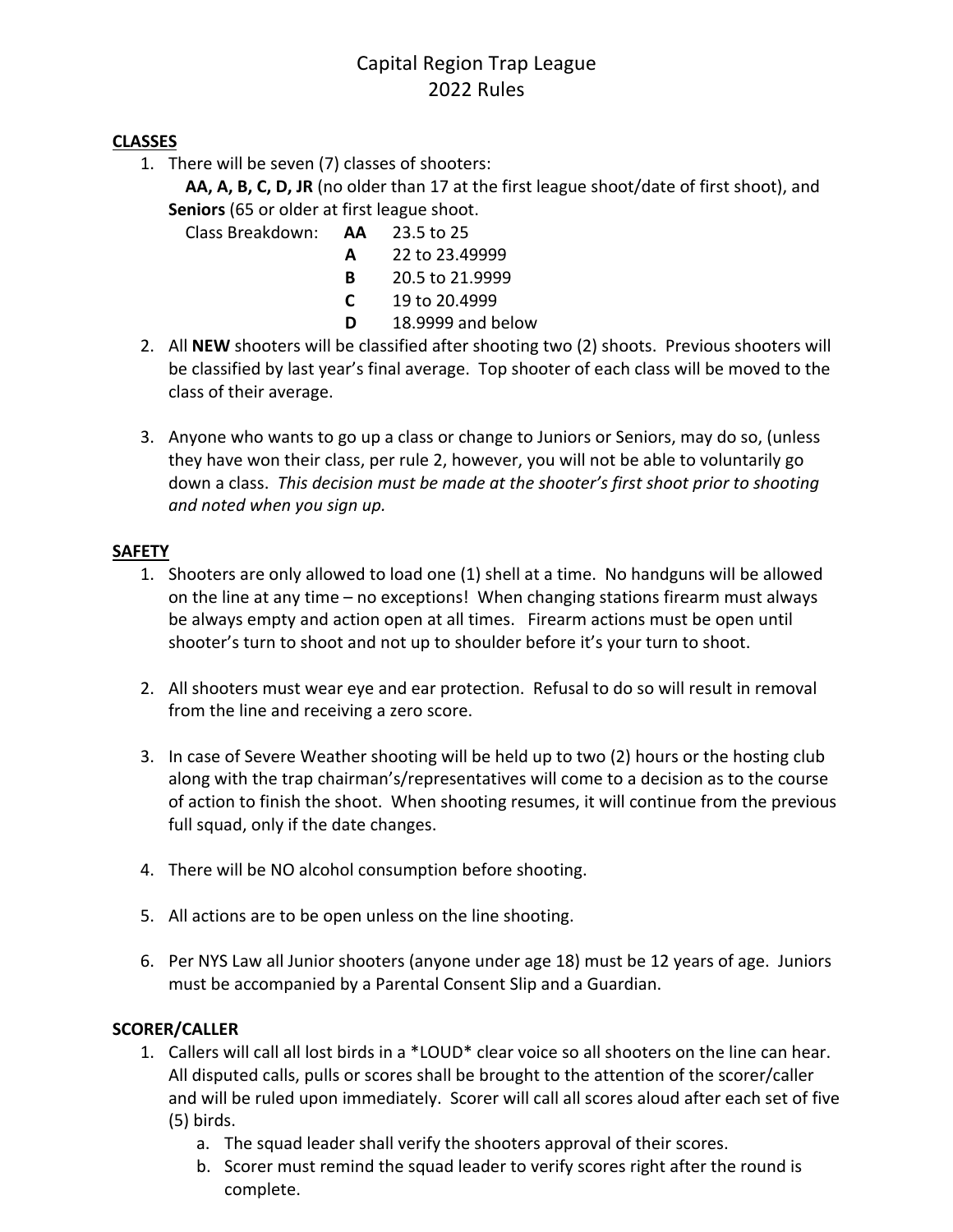- c. **NO scores will be adjusted after squad leader signs score sheet and/or the next squad has started shooting**.
- 2. The Scorer or shooter has the right to challenge any target. After each round of 5 each shooter shall verify that his/her score is correct, and discrepancies settled.
- 3. A *scorer and caller* must be present before line starts and remain present for the entire line.
- 4. Scorer/Caller must be experienced in scoring and pulling
- 5. Team scores shall be complied by taking the club's five (5) highest scores and adding same together. Juniors and Seniors class shooters will also count toward team scores. All shooters must shoot fifty (50) consecutive birds. If a team is short up to 2 shooters the team will take the lowest score of the day minus 2 birds. If a team is short more than 2 shooters a zero will be given for each score after the lowest score minus 2 birds rule is used.
- 6. All birds broken by the machine while being thrown will be thrown over. If the shooter has fired at the bird, the hit or miss will not count toward the team score.
- 7. No advance shooting at host club or make-ups will be permitted. A shooter must sign up in person. If a shooter signs up, leaves and is not present when his/her squad shoots, he/she must shoot on last squad.
- 8. In case of a trap breakdown, one-half hour (30 minutes) will be allowed to put the machine back online. At that point in time trap chair/representatives will decide when the remainder of the shoot will take place. If the remainder of the shoot cannot be made up at the host club, the entire shoot will be thrown out and league fees only will be refunded. If shoot is held a different day, the line effected will start from round 1.
	- a. Case specific the League President and Trap Chairs will determine a reshoot. A shooter can decide to reshoot or keep score
- 9. The enforcement of Range Etiquette is the responsibility of club hosting the shoot and their decision should be respected by all present at the shoot.
- 10. Failure of ammunition to fire will not result in lost bird. After 2 failures to fire shooter shall replace ammunition. After 2 additional failures to fire will result in lost bird. Scorers/Callers shall call failures to fire and note failures on score sheet with a circle around that score. Per round of 25.

# **AWARDS**

- 1. You must make six (6) shoots to qualify for ANY awards/prizes in all classes. There will be a make up shoot drawn at the last shoot prior to shooting (8am or 9am) to determine the host make up club. All six (6) scores count.
- 2. The club hosting the party and awarding ceremony will be in complete charge. They will determine how and what prizes will be awarded according to the funds available. All classes shall be awarded equally. For Teams it shall be  $1<sup>st</sup>$ ,  $2<sup>nd</sup>$  and  $3<sup>rd</sup>$  place. For each Class it shall be  $1^{st}$ ,  $2^{nd}$ , and  $3^{rd}$  place. Awards shall be plaques/trophies. There shall be awards for 25's and 50's. It is the responsibility of the hosting Club to make any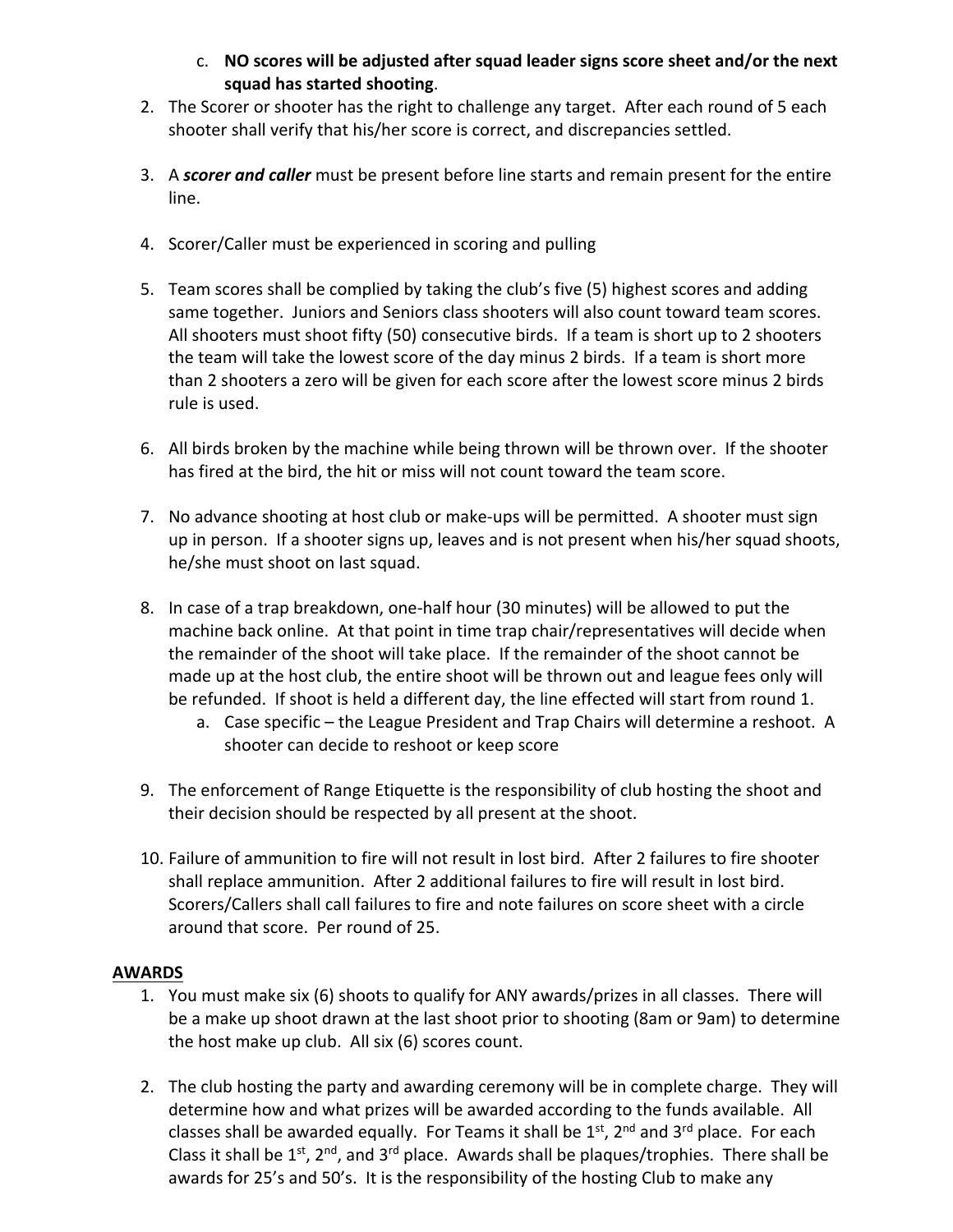arrangements to give any award/prize that has not been received at the party. The League Chairman will take charge of the "President's Cup" award. Shooter may bring a guest at no additional charge.

# **Tickets will be available to purchase for \$10.00 each for the banquet. This includes Breakfast, Lunch and Dinner at the hosting club. Tickets MUST be purchased by the last shoot. No refunds for no-show.**

By the last shoot, shooters must purchase ticket(s) for the banquet. (See above) Note: The Club hosting the banquet will provide breakfast, lunch, and dinner. Dinner and awards shall begin at 3:00pm.

# **Hosting Club: Starting 2022 season, the hosting club will name a League Chairman from their team and be responsible for banquet/awards money. The secretary will assist the named Chair from the hosting club team in keeping records.**

Shoot Offs: There will be no-charge for birds for any of the shoot offs. The shoot off for the President's Cup and King's Cup will be held from Club start time to last sign in at noon.

All Shoot offs will consist of a first round of twenty-Five (25) birds except the King's Cup. The next round will be twenty-five (25) or at the discretion of the shooters, sudden death.

To immediately follow the President's Cup, shoot off will be the King's Cup Shoot off. The King's Cup shall be limited to those qualified who have previously scored a 50. This shall be a 50 bird shoot off.

Shooting a 50 straight shall make a shooter eligible for the President's Cup, OR the King's Cup, not both.

3. It will be up to the Trap Chairman of each club to make sure any shooter who did not make all six (6) shoots required be assessed five dollars (5.00) per missed shoot to offset the cost of the party (if they wish to attend) and this will be turned into the host club and the cost of the ticket.

# CLUBS

- 1. Clubs agree to charge fifteen (\$15) per fifty targets, of which five dollars (\$5) will be paid to the League Chairman at the end of each shoot and the remaining ten dollars (\$10) will be retained by the host club. Juniors will pay ten dollars (\$10) per fifty targets of which five dollars (\$5) will go to the club and five dollars (\$5) to the league. Parents will also purchase ticket for banquet.
- **2. Each club shall forward a Certificate of Insurance to the League Secretary at least 1 week prior to their shoot**
- 3. Any new club joining the league will host the last shoot of the season.
- 4. The host Club shall insure that all other ranges at their Club are closed on the day of the League Shoot.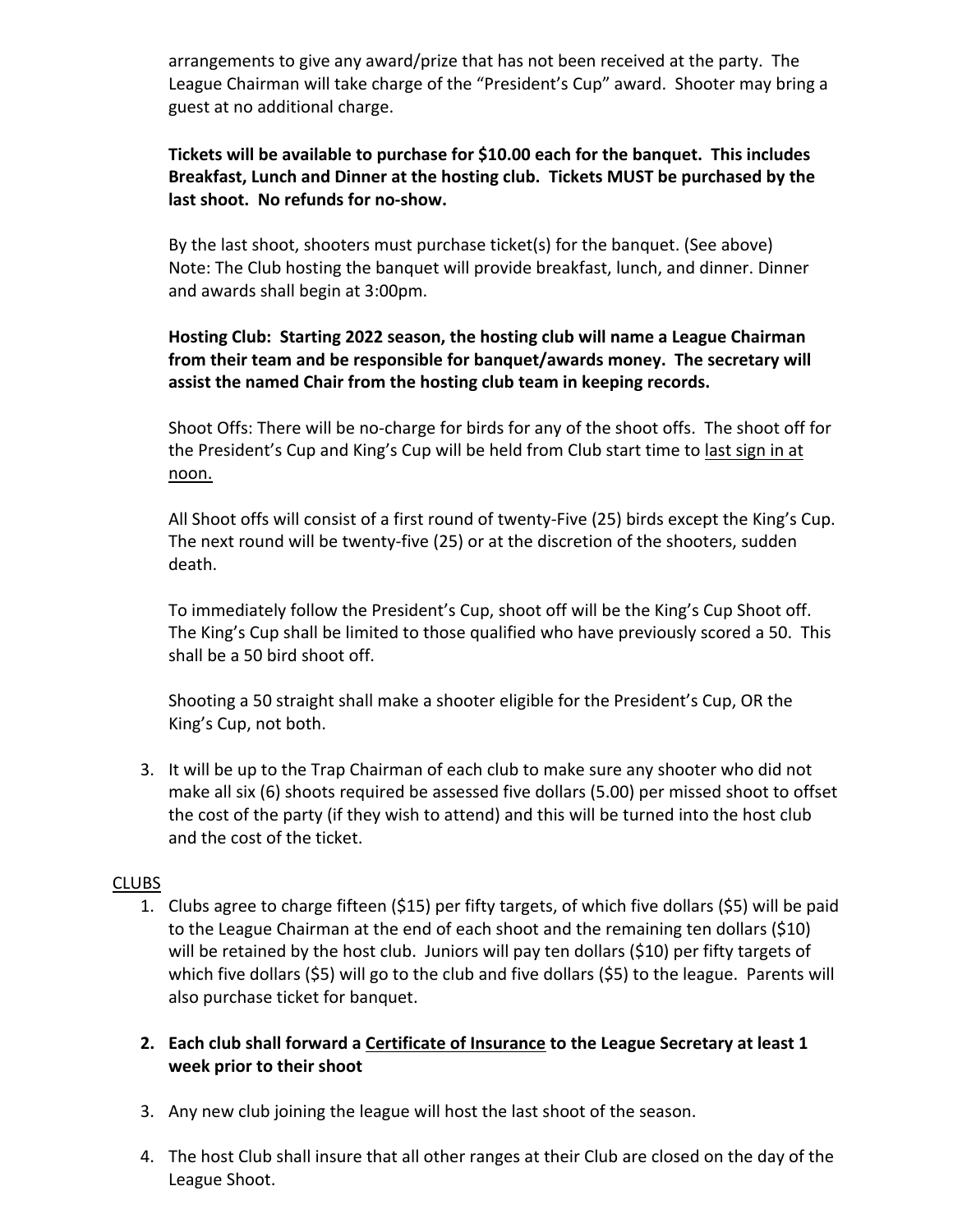#### **LEAGUE**

- 1. Each club shall have one Trap Chairman or designee who will accept all correspondence from the league and will represent the club in any disputes, meetings, etc. at the time of the dispute. The Club Trap Chairman shall insure his/her shooters are provided with a copy of the rules and that **they understand the rules**.
- 2. The League Secretary shall report to the club Trap Chairman and shall provide to them updated team and individual scores of each shoot.
- 3. Because of the new schedule, the starting time will be 8:00am, if allowed, otherwise starting time will be noted. The closing time is 3:00pm. If shooting extends after 3:00pm, incoming shooters **must be signed up to shoot prior to the last shot being fired.**
- 4. All shooters must have fifty (50) shells on them so that the line will move more quickly. This will cut down on the waiting time. Clubs should have gun racks and/or tables by the line to help rapidly decrease shooting time.
- 5. When signing up to shoot, all shooters must put their club initials and their class by their name. The initials are as follows: Juniors **JR**, Seniors **SR**, Classes **AA, A, B, C, D**. This will assist the scorekeeper to classify them properly. At sign-up/scores table – please help to make sure score sheets are legible – if need be, neatly write in the shooters name.
- 6. A copy of the rules must be made available and/or posted by the host club for the use of all shooters participating in the league.
- 7. Each club will post directions to all the clubs participating in the league and the phone number of the clubs and name of the club chairman or designee. It is the responsibility of each club to provide that information to the other clubs in the league. It is for the benefit of all involved.
- 8. If there is a problem at the host's club, it's up to the Club Trap Chairman to notify the other clubs as well as the League Chairman and League Secretary, to make other arrangements for the next scheduled shoot. **This notification MUST be made prior to 6:00pm Saturday prior to that shoot.**
- 9. This League is not ATA affiliated nor governed by ATA rules/regulations.

**Note: As noted during the last meeting – scores will be emailed to the Team Captains. Scores may be found on the following websites to view by all shooters**

www.Coxsackie Sportsmen's Club.com www.philmontrodgunclub.com